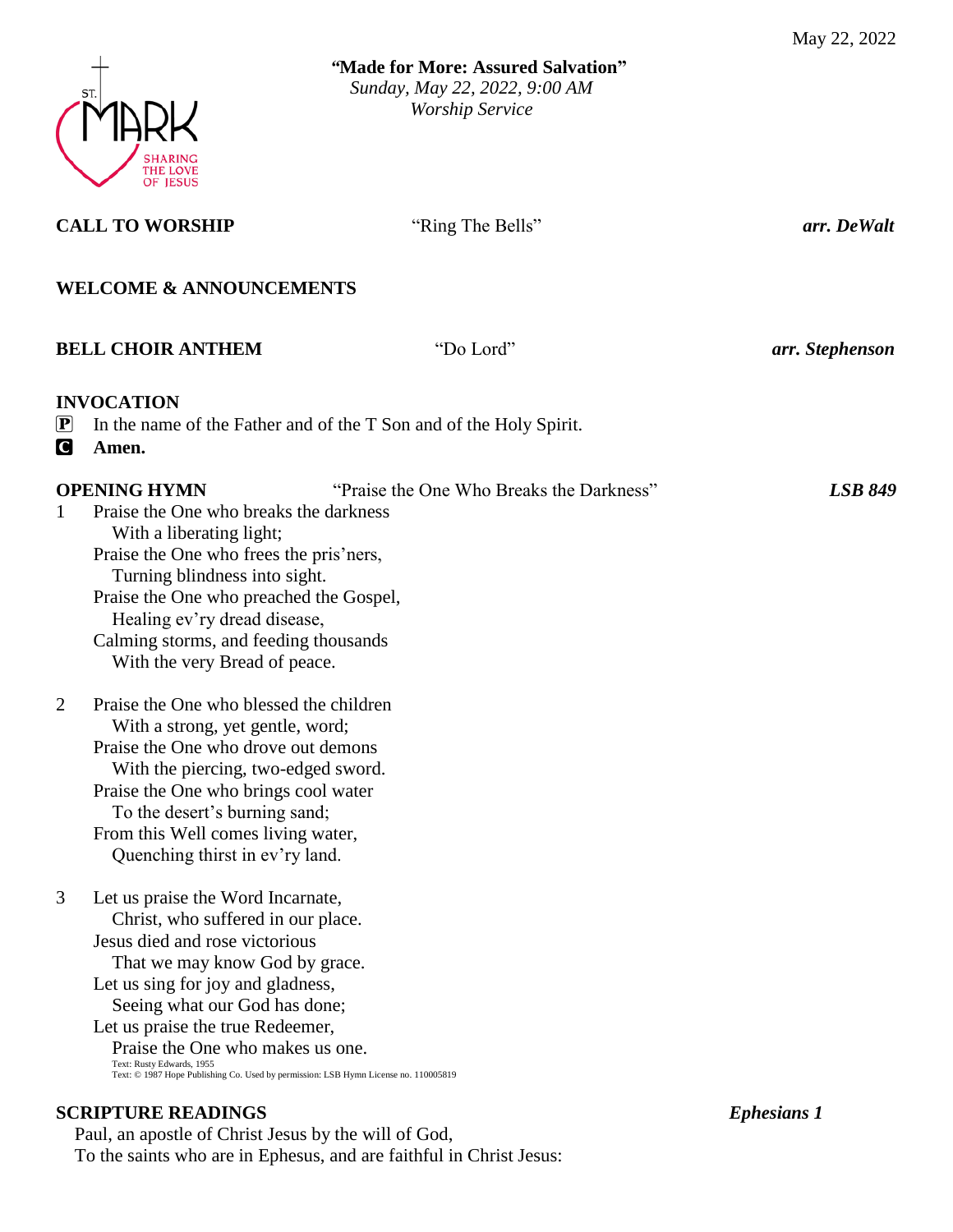Grace to you and peace from God our Father and the Lord Jesus Christ.

Blessed be the God and Father of our Lord Jesus Christ, who has blessed us in Christ with every spiritual blessing in the heavenly places, even as he chose us in him before the foundation of the world, that we should be holy and blameless before him. In love he predestined us for adoption as sons through Jesus Christ, according to the purpose of his will, to the praise of his glorious grace, with which he has blessed us in the Beloved. In him we have redemption through his blood, the forgiveness of our trespasses, according to the riches of his grace, which he lavished upon us, in all wisdom and insight making known to us the mystery of his will, according to his purpose, which he set forth in Christ as a plan for the fullness of time, to unite all things in him, things in heaven and things on earth.

In him we have obtained an inheritance, having been predestined according to the purpose of him who works all things according to the counsel of his will, so that we who were the first to hope in Christ might be to the praise of his glory. In him you also, when you heard the word of truth, the gospel of your salvation, and believed in him, were sealed with the promised Holy Spirit, who is the guarantee of our inheritance until we acquire possession of it, to the praise of his glory.

For this reason, because I have heard of your faith in the Lord Jesus and your love toward all the saints, I do not cease to give thanks for you, remembering you in my prayers, that the God of our Lord Jesus Christ, the Father of glory, may give you a spirit of wisdom and of revelation in the knowledge of him, having the eyes of your hearts enlightened, that you may know what is the hope to which he has called you, what are the riches of his glorious inheritance in the saints, and what is the immeasurable greatness of his power toward us who believe, according to the working of his great might that he worked in Christ when he raised him from the dead and seated him at his right hand in the heavenly places, far above all rule and authority and power and dominion, and above every name that is named, not only in this age but also in the one to come. And he put all things under his feet and gave him as head over all things to the church, which is his body, the fullness of him who fills all in all.

 $\boxed{\mathbf{P}}$  This is the Word of the Lord.

## C **Thanks be to God.**

#### **READING** *1 JOHN 5:6–13*

This is he who came by water and blood—Jesus Christ; not by the water only but by the water and the blood. And the Spirit is the one who testifies, because the Spirit is the truth. For there are three that testify: the Spirit and the water and the blood; and these three agree. If we receive the testimony of men, the testimony of God is greater, for this is the testimony of God that he has borne concerning his Son. Whoever believes in the Son of God has the testimony in himself. Whoever does not believe God has made him a liar, because he has not believed in the testimony that God has borne concerning his Son. And this is the testimony, that God gave us eternal life, and this life is in his Son. Whoever has the Son has life; whoever does not have the Son of God does not have life.

I write these things to you who believe in the name of the Son of God that you may know that you have eternal life.

 $\boxed{\mathbf{P}}$  This is the Word of the Lord.

# **C** Thanks be to God.

#### **READING** *JOHN 5:19–29*

So Jesus said to them, "Truly, truly, I say to you, the Son can do nothing of his own accord, but only what he sees the Father doing. For whatever the Father does, that the Son does likewise. For the Father loves the Son and shows him all that he himself is doing. And greater works than these will he show him, so that you may marvel. For as the Father raises the dead and gives them life, so also the Son gives life to whom he will. The Father judges no one, but has given all judgment to the Son, that all may honor the Son, just as they honor the Father. Whoever does not honor the Son does not honor the Father who sent him. Truly, truly, I say to you,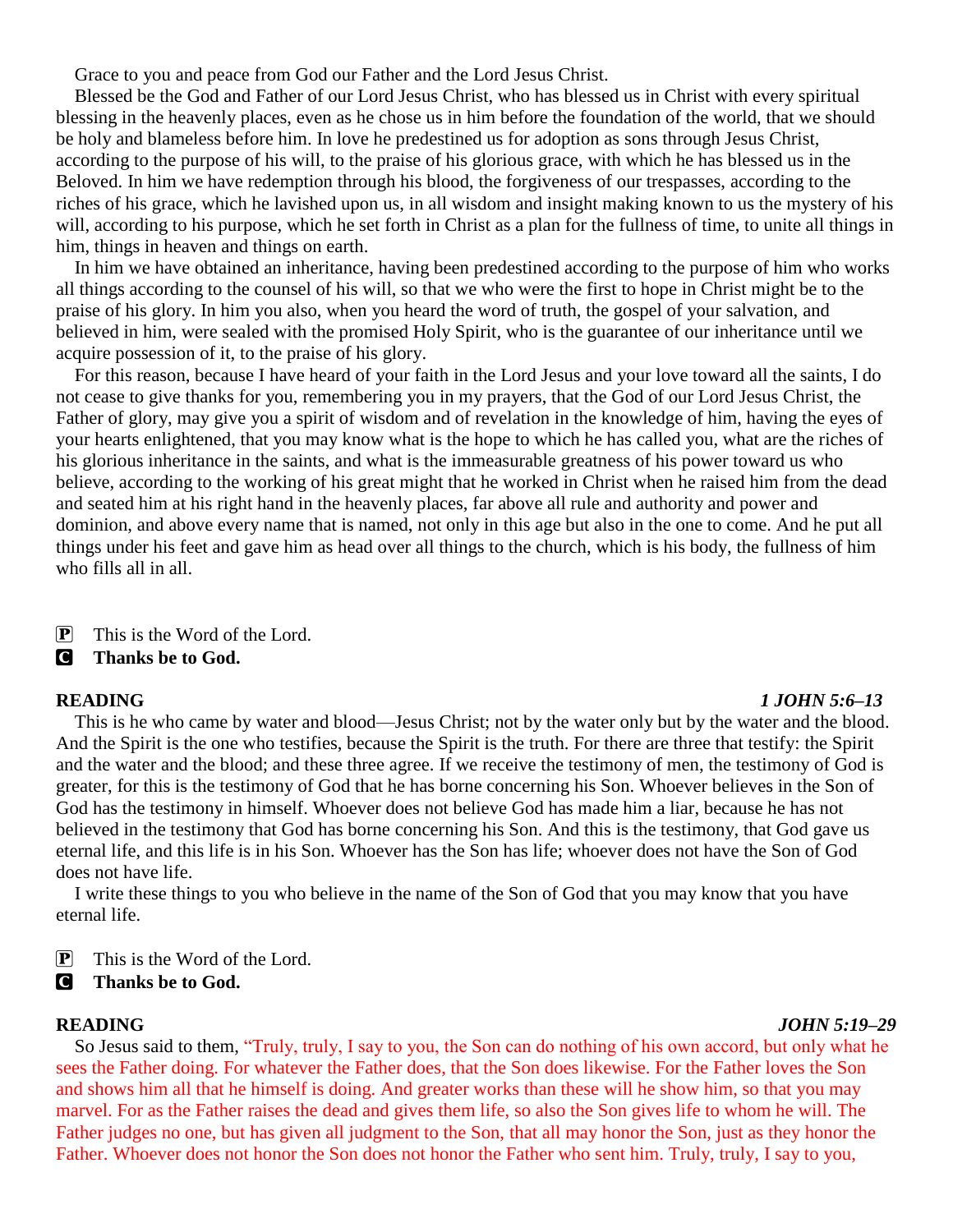whoever hears my word and believes him who sent me has eternal life. He does not come into judgment, but has passed from death to life.

"Truly, truly, I say to you, an hour is coming, and is now here, when the dead will hear the voice of the Son of God, and those who hear will live. For as the Father has life in himself, so he has granted the Son also to have life in himself. And he has given him authority to execute judgment, because he is the Son of Man. Do not marvel at this, for an hour is coming when all who are in the tombs will hear his voice and come out, those who have done good to the resurrection of life, and those who have done evil to the resurrection of judgment.

P This is the Gospel of the Lord.

C **Praise to You, O Christ.**

## **CONFESSION OF SINS**

C **Lord God, You have given to us the sure testimony of salvation through Your Son, Jesus Christ, our Lord. And yet, our sinful nature, the world, and even the devil seek to feed us lies, deceiving us into thinking that we are unforgivable and unlovable. Help us to cling to Your cross, to trust and to rely upon the work of Your Son, and to know that Your love is perfect, good, and holy.** 

*(Pause for Personal Confession of Sins)*

#### **RECEIVING GOD'S FORGIVENESS**

### **APOSTLES' CREED**

C **I believe in God, the Father Almighty, maker of heaven and earth.**

> **And in Jesus Christ, His only Son, our Lord, who was conceived by the Holy Spirit, born of the virgin Mary, suffered under Pontius Pilate, was crucified, died and was buried. He descended into hell. The third day He rose again from the dead. He ascended into heaven and sits at the right hand of God the Father Almighty. From thence He will come to judge the living and the dead.**

**I believe in the Holy Spirit, the holy Christian Church, the communion of saints, the forgiveness of sins, the resurrection of the body,** and the life  $\div$  everlasting. Amen.

### **PRAYER OF THE CHURCH**

## **LORD'S PRAYER**

C **Our Father who art in heaven, hallowed be Thy name, Thy kingdom come, Thy will be done on earth**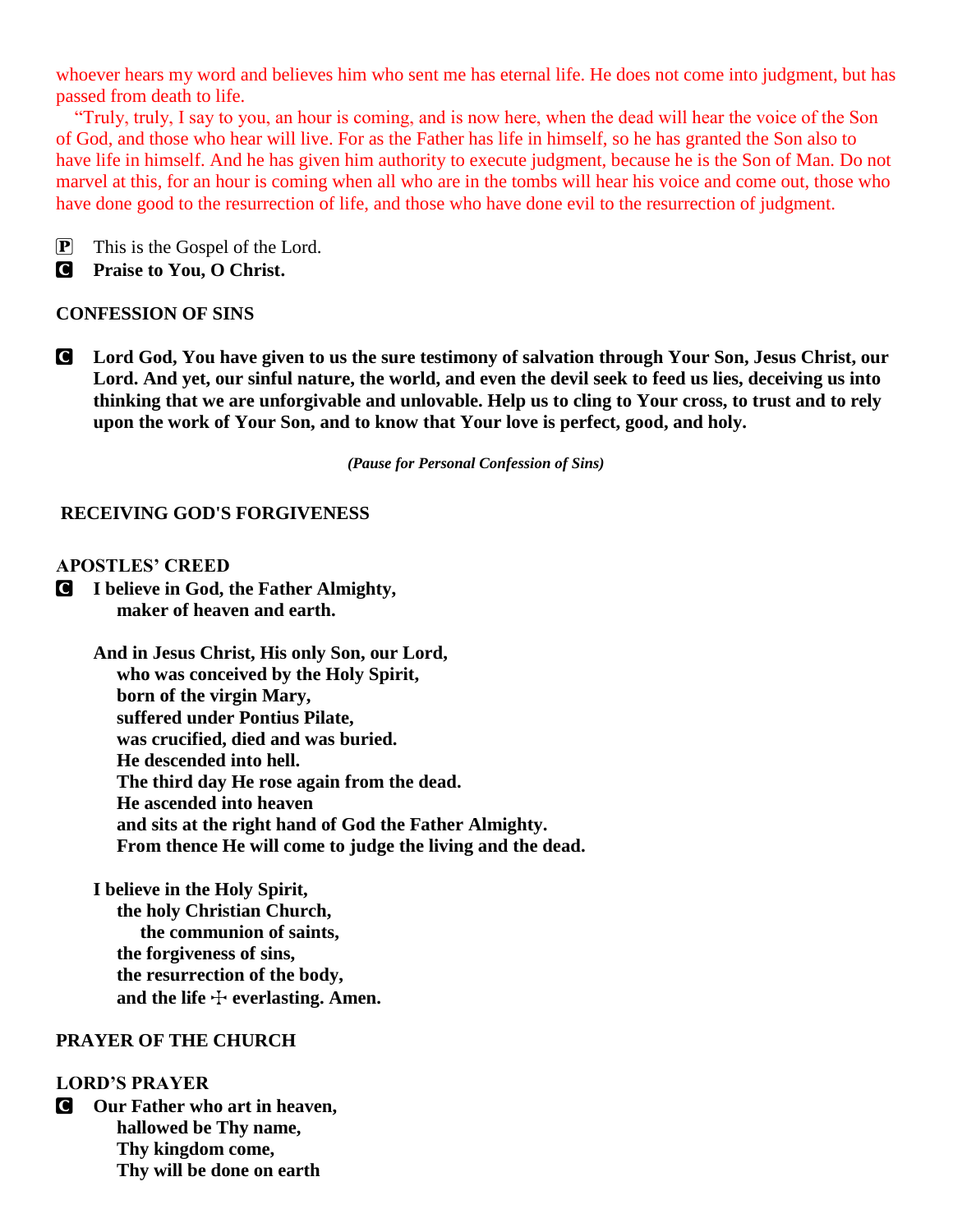**as it is in heaven; give us this day our daily bread; and forgive us our trespasses as we forgive those who trespass against us; and lead us not into temptation, but deliver us from evil. For Thine is the kingdom and the power and the glory forever and ever. Amen.**

**SERMON HYMN** "Son of God, Eternal Savior" *LSB 842*

1 Son of God, eternal Savior, Source of life and truth and grace, Word made flesh, whose birth among us Hallows all our human race, You our Head, who, throned in glory, For Your own will ever plead: Fill us with Your love and pity, Heal our wrongs, and help our need.

2 As You, Lord, have lived for others, So may we for others live. Freely have Your gifts been granted; Freely may Your servants give. Yours the gold and Yours the silver, Yours the wealth of land and sea; We but stewards of Your bounty Held in solemn trust will be.

3 Come, O Christ, and reign among us, King of love and Prince of Peace; Hush the storm of strife and passion, Bid its cruel discords cease. By Your patient years of toiling, By Your silent hours of pain, Quench our fevered thirst of pleasure, Stem our selfish greed of gain.

4 Son of God, eternal Savior, Source of life and truth and grace, Word made flesh, whose birth among us Hallows all our human race: By Your praying, by Your willing

 That Your people should be one, Grant, O grant our hope's fruition:

 Here on earth Your will be done. Text: Somerset T. C. Lowry, 1855–1932, alt. Text: Public domain